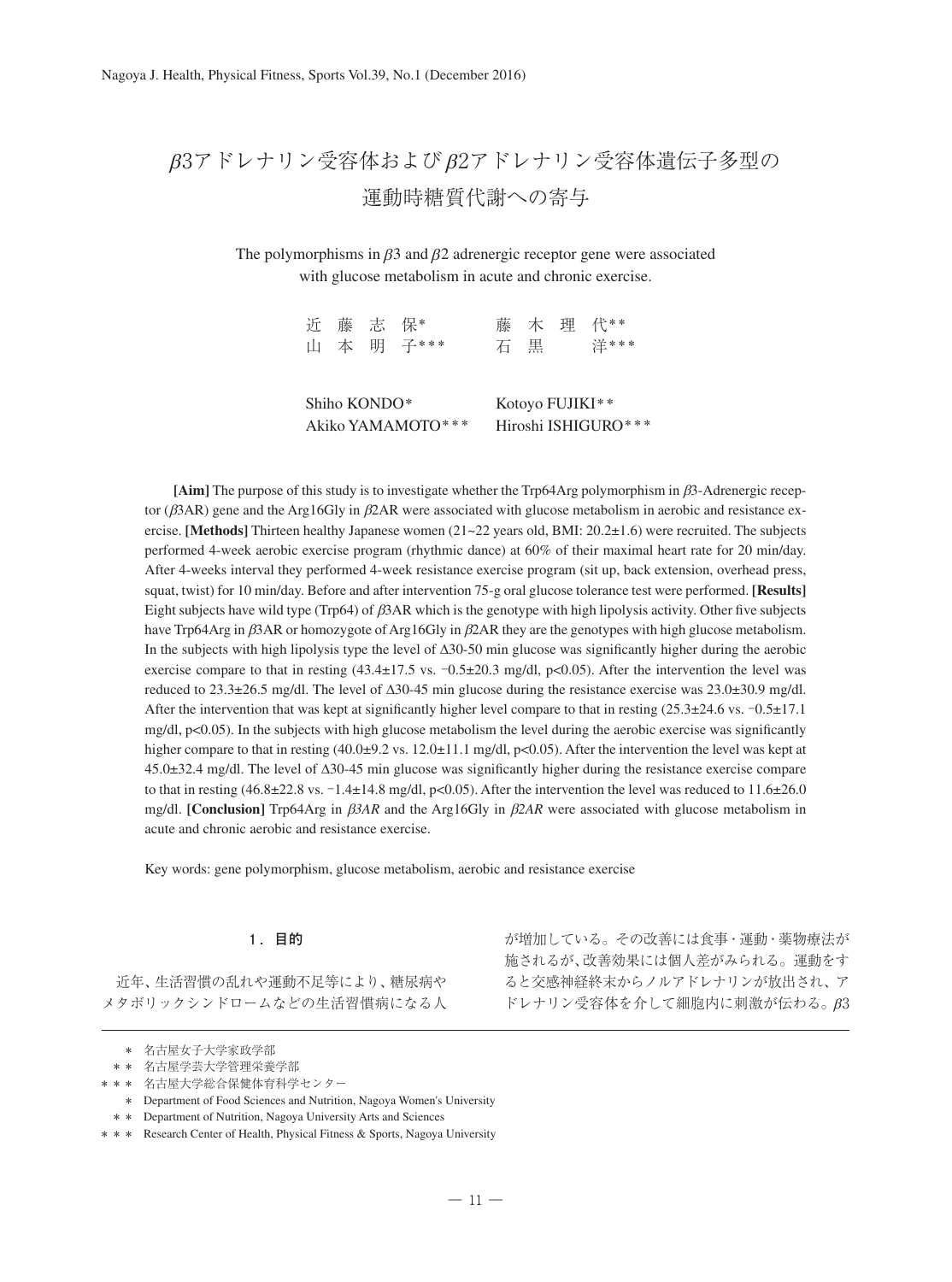アドレナリン受容体(β*3AR*)は、白色脂肪細胞や褐色 脂肪細胞に存在し、白色脂肪細胞では中性脂肪の分解、 褐色脂肪細胞では熱産生を誘導する。この遺伝子に多 型 (Trp64Arg) がある場合、ノルアドレナリンの刺激を 伝達しにくくなり、脂肪の分解が減少する1)。Trp64Arg を Hetero または Homo で持つ人は基礎代謝量が低下す る2)。骨格筋や肝臓に多く存在するβ2アドレナリン受 容体(β*2AR*)は筋収縮や糖の取り込みに関わり、糖新 生や筋肉への糖質の取り込みを誘導する。この遺伝子 に多型 (Arg16Gly) を Homo で持つと基礎代謝量が亢 進する2)。このように遺伝子型によって基礎代謝能力に 差が生じることが報告されているが運動中や長期の運 動による脂肪や糖質の利用効率とこれらの遺伝子型の 関係については明らかではない。

そこで本研究では、β2アドレナリン受容体遺伝子、β3 アドレナリン受容体遺伝子の遺伝子型を調べ、有酸素運 動またはレジスタンス運動を行った際の糖質代謝への 影響から、代謝亢進に効果的な運動方法について検討 した。

### **2 .対象および方法**

文書により同意の得られた女子大学生13名(年齢:21 ~22歳、BMI:20.2±1.6)を対象とした。研究内容につ いては文書で説明し同意を得た。本研究は名古屋女子 大学「ヒトを対象とする研究」審査において承認(承認 番号26-6)を得ている。遺伝子解析は、口腔粘膜を綿 棒で軽くこすり、採取した細胞から DNA を抽出した。 PCR 法にて KOD-plus (TOYOBO、大阪)を用いて目的 の遺伝子を増幅した。94℃ 15秒で変性、60℃ 30秒でア ニーリング、68℃30秒で伸長を35サイクル行った。β*3AR* 用のプライマーは、Forward; 5'-gctccgtggcctcacgagaa-3', Reverse; 5'-cccaacggccagtggccagtcagcg-3'、β*2AR* 用のプ ライマーは、Forward; 5'-cttcttgctggcacgcaat-3', Reverse; 5'-ccagtgaagtgatgaagtagttgg-3' を用いた。RFLP 法を用い て遺伝子型を判定した。β*3AR*(Trp64Arg)の検出には 制限酵素 Bst-NI、β*2AR*(Arg16Gly)の検出には制限酵 素 Bsr-DI を用いた (New England BioLabs、USA)。運 動は、有酸素運動としてダンスエクササイズ(ダンサ サイズ、最大心拍数の60%程度の運動強度)を毎日20 分、1カ月間行った。その後1カ月間のインターバル期 間をおいて、レジスタンス運動として腹筋運動(シット アップ)・背筋運動(伏臥上体そらし)・ダンベル運動 (0.5kg ダンベルを用いた上腕筋伸縮運動)・スクワット・ ウエスト捻りの5種類をそれぞれ各1分間ずつ、計5分 間を2セット、週3回1カ月間行った。経口糖負荷試験 (OGTT)は、1カ月間の運動介入前日の安静時、介入

初回運動時、介入最終日の運動時に穿刺針で8時点を 採血し、血糖計測器(株式会社三和化学研究所、愛知) を用いて測定した。1回目の採血(0分)直後に経口糖 忍容力試験用糖質液トレーラン G 液75g(株式会社陽進 堂、富山)を摂取した。糖負荷後、30分、35分、40分、 45分、50分、60分、90分後に採血した。運動は、糖負荷 後30分後から行った。結果は平均値±標準偏差で示し、 統計解析は Kruskal Wallis H-test の後、Mann-Whitney Utest を行い、Bonferroni 補正した。有意水準は5%(両 側検定)とした。

#### **3 .結果**

## **3.1.遺伝子解析**

遺伝子解析の結果は表1のようになった。β*3AR* が Trp/Trp の者は8名、Trp/Arg の者は4名、Arg/Arg の者 は1名であった。β*2AR* が Arg/Arg の者は5名、Arg/Gly の者は6名、Gly/Gly の者は2名であった。脂質代謝型 (β*3AR* が Trp/Trp)は8名、糖質代謝型(β*2AR* が Gly/ Gly またはβ*3AR* が Trp/Arg、Arg/Arg)は5名であった。

#### **3.2.運動と代謝型の関連**

有酸素運動介入による OGTT 血糖値変動を図1に示 す。脂質代謝型において、介入前運動時の45, 50分地点 の血糖値がそれぞれ96.0±15.7mg/dl, 98.0±9.9mg/dlであ り、安静時の同地点の血糖値それぞれ140.4±25.8mg/dl、 140.4±23.2mg/dl に比べ、有意な低値を示した(p<0.05)。 また OGTT 血糖値変動下面積(Area under the curve, AUC) においても、介入前運動時10464.7±359.7mg/dl· 90min は安静時11306.9±1071.2mg/dl・90min に比べて有 意な低値を示した (p<0.05)。Δ 血糖値 (30分値-50分 値)は、安静時-0.5±20.3mg/dl、介入前運動時43.4±

**表 1** 遺伝子解析結果

| <b>ID</b> | $\beta 3AR$ | B2AR       | 代謝型   |
|-----------|-------------|------------|-------|
|           | (Trp64Arg)  | (Arg16Gly) |       |
| 1         | Trp/Trp     | Arg/Arg    | 脂質代謝型 |
| 2         | Trp/Arg     | Arg/Arg    | 糖質代謝型 |
| 3         | Trp/Trp     | Arg/Arg    | 脂質代謝型 |
| 4         | Trp/Arg     | Gly/Gly    | 糖質代謝型 |
| 5         | Trp/Trp     | Arg/Gly    | 脂質代謝型 |
| 6         | Trp/Trp     | Arg/Gly    | 脂質代謝型 |
| 7         | Trp/Arg     | Arg/Gly    | 糖質代謝型 |
| 8         | Trp/Trp     | Arg/Gly    | 脂質代謝型 |
| 9         | Trp/Trp     | Arg/Arg    | 脂質代謝型 |
| 10        | Trp/Arg     | Arg/Arg    | 糖質代謝型 |
| 11        | Arg/Arg     | Gly/Gly    | 糖質代謝型 |
| 12        | Trp/Trp     | Arg/Gly    | 脂質代謝型 |
| 13        | Trp/Trp     | Arg/Gly    | 脂質代謝型 |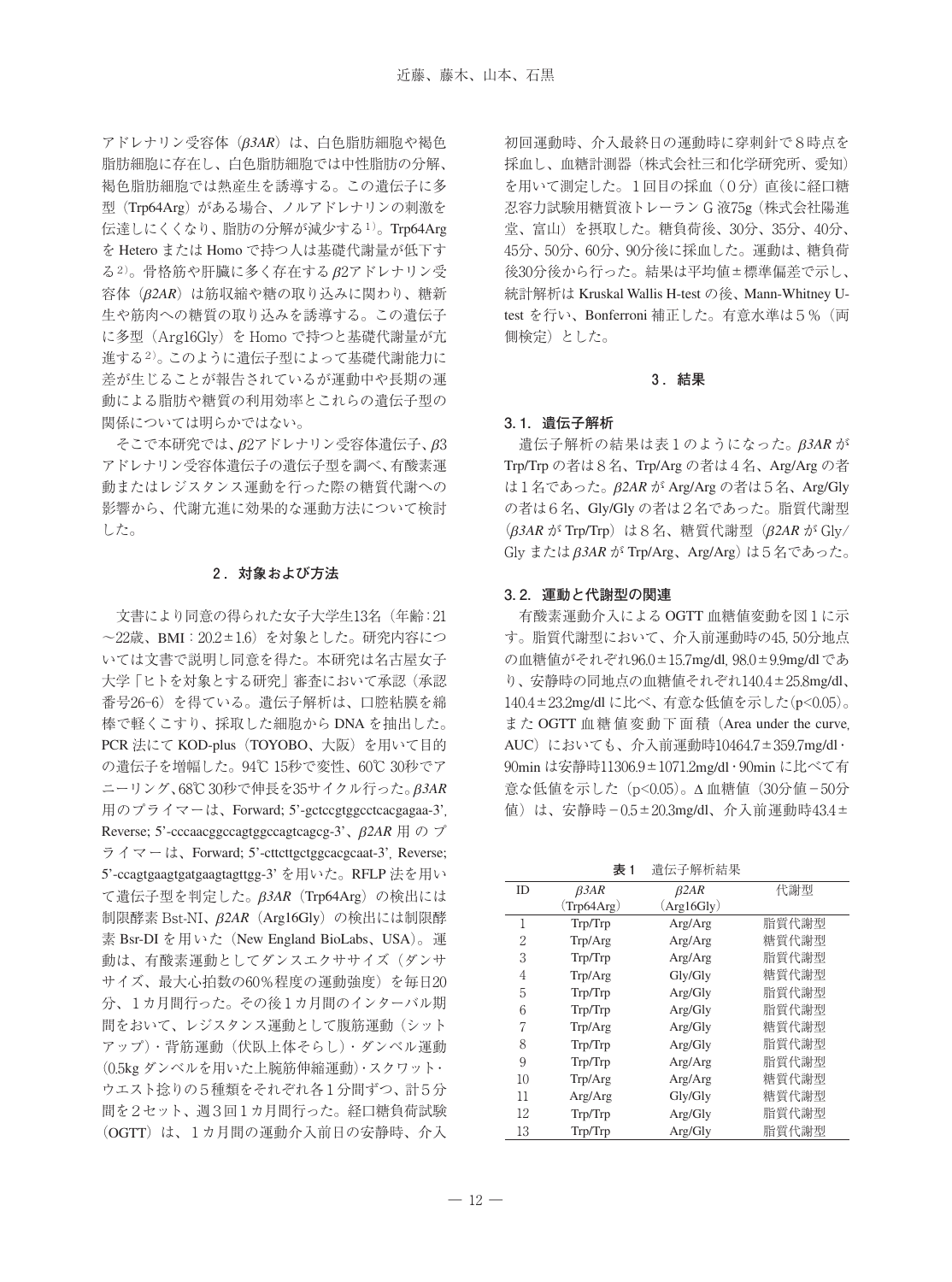



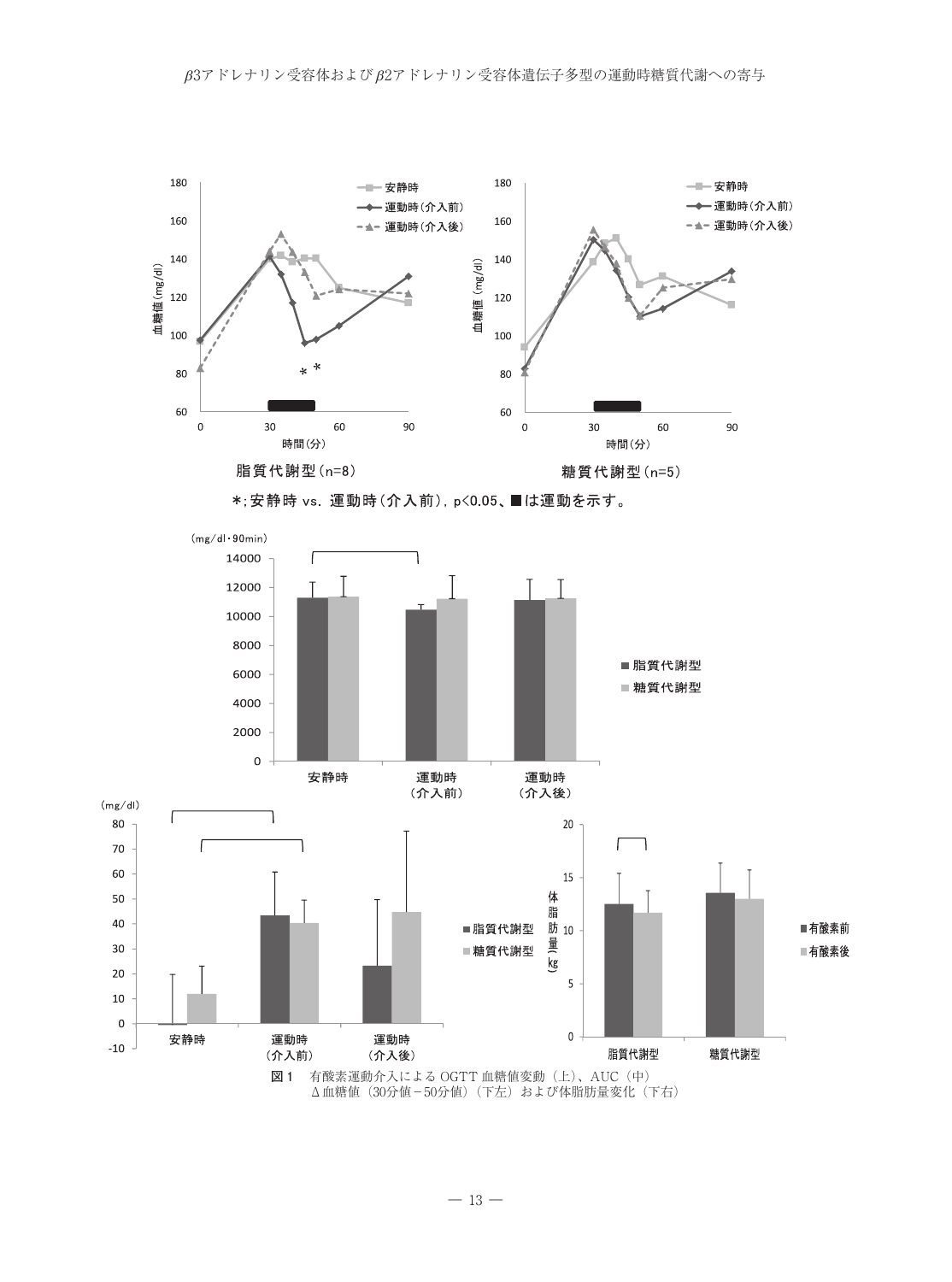17.5mg/dl、介入後運動時23.3±26.5mg/dl で、介入前運動 時は安静時に比べ有意に高かった (p<0.05)。体脂肪量 は、1カ月間の有酸素運動介入により、12.5±2.9kg から 11.7±2.1kg に有意に減少した (p<0.05)。

糖質代謝型における Δ 血糖値(30分値−50分値)は、 安静時12.0±11.1mg/dl、介入前運動時40.0±9.2mg/dl、介 入後運動時45.0±32.4mg/dlで、介入前運動時は安静時に 比べ有意に高かった (p<0.05)。その他の項目に有意な 違いは認められなかった。

レジスタンス運動介入による OGTT 血糖値変動を図 2に示す。AUC は脂質代謝型、糖質代謝型ともに、安 静時、介入前運動時、介入後運動時に違いは見られな かった。Δ 血糖値(30分値−45分値)は、脂質代謝型で は、安静時-0.5±17.1mg/dl、介入前運動時23.0±30.9mg/ dl、介入後運動時25.3±24.6mg/dl で、介入後運動時は安 静時に比べ有意に高かった(p<0.05)。糖質代謝型では、 安静時-1.4±14.8mg/dl、介入前運動時46.8±22.8mg/dl、 介入後運動時11.6±26.0mg/dlで、介入前運動時は安静時 に比べ有意に高かった (p<0.05)。

## **4 .考察**

本研究では、糖質代謝や脂質代謝に関わるアドレナリ ン受容体の遺伝子多型が、有酸素運動またはレジスタン ス運動中の糖質代謝へ及ぼす影響を検討した。

β*3AR* に Trp64Arg 多型があると脂肪分解が減少す る1)。また、β*2AR* は糖質代謝に寄与し、Arg16Gly 多 型をホモで持つと基礎代謝が亢進する2)。したがって、 β*3AR* の Trp/Trp 型を脂質代謝型、β*3AR* の Trp/Arg 型、 Arg/Arg 型およびβ*2AR* の Gly/Gly 型を糖質代謝型と仮 定した。

脂質代謝型では、一過性の有酸素運動時(介入前有酸 素運動時)には血糖が急激に消費されたが、長期の有酸 素運動介入後(介入後有酸素運動時)には糖の消失が緩 やかになった(図1)。有酸素運動によるエネルギー代 謝は、レジスタンス運動に比べて、脂質が代謝される割 合が高いことが知られている。長期の有酸素運動は運 動中の脂質代謝を亢進させる3、4、5)。このことから、長 期の有酸素運動により脂質代謝能力が亢進し、糖質の 利用が抑えられたのではないかと考えられる。また、長 期の有酸素運動によりインスリン感受性が高まり、膵臓 からのインスリン分泌の節約効果が出た可能性も考え られる。今後、運動中の呼吸商測定や血中インスリン濃 度測定による検証が必要である。

脂質代謝型におけるレジスタンス運動時の血糖は、運 動により急激に低下し、運動後も減少し続け、60分後 (運動終了20分後)から再び上昇した(図2)。介入後の

運動時血糖は、介入前に比べて血糖の再上昇がやや顕 著であった。△血糖値(30分値-45分値)は、介入前後 で同程度の値であったが、特に介入後運動時に安静時 に比べ有意に上昇した。

これらのことから、脂質代謝型では、10分程度の一過 性または長期のレジスタンス運動を行うことにより運 動中の糖の利用能力が高まる可能性が示唆された。

糖質代謝型の運動時血糖は、レジスタンス運動により 急激に低下し、45分後(運動終了5分後)から再び上昇 した(図2)。介入後の運動時血糖は、介入前に比べて 血糖の再上昇がやや顕著であった。Δ 血糖値(30分値− 45分値)は、介入前運動時は安静時に比べ有意に高かっ たが、介入後運動時はその効果が消失した。一方、一過 性の有酸素運動時(介入前運動時)の Δ 血糖値 (30分 値−50分値)は安静時に比べ有意に高く、介入後運動時 もその上昇を維持した(図1)。このことから、糖質代謝 型では、一過性または長期の有酸素運動を行うことによ り運動中の糖の利用能力が高まる可能性が示唆された。 今後、さらに検体数を増やし検討する必要がある。

運動の違いによる運動介入後の体組成変化量を図3 に示す。有酸素運動介入により、体脂肪量は0.80± 0.98kg 減少し、除脂肪体重は0.26±0.40kg 減少した。レ ジスタンス運動介入により、体脂肪量は0.05±1.51kg 減 少し、除脂肪体重は0.18±0.55kg 増加した。

今回の運動介入において、有酸素運動は、骨格筋量に 比べ体脂肪量の減少量が大きく、体脂肪減少に有効な プログラムであった。また、レジスタンス運動は、体脂 肪量の減少に比べ骨格筋量の増加量が大きく、骨格筋 量増加に有効なプログラムであった。このことから運動 内容は適切であった。

#### **5 .結論**

β3アドレナリン受容体遺伝子 Trp64Arg、β2アドレナ リン受容体遺伝子 Arg16Gly は、運動による糖質および 脂質代謝能力に影響を与える。これらの遺伝子型により 分類された脂質代謝型では10分程度のレジスタンス運 動を、糖質代謝型では有酸素運動を行うことにより運動 中の糖の利用能力が高まる可能性が示唆された。

## **6 .謝辞**

本研究は、名古屋女子大学教育・基盤研究助成費を 受けている。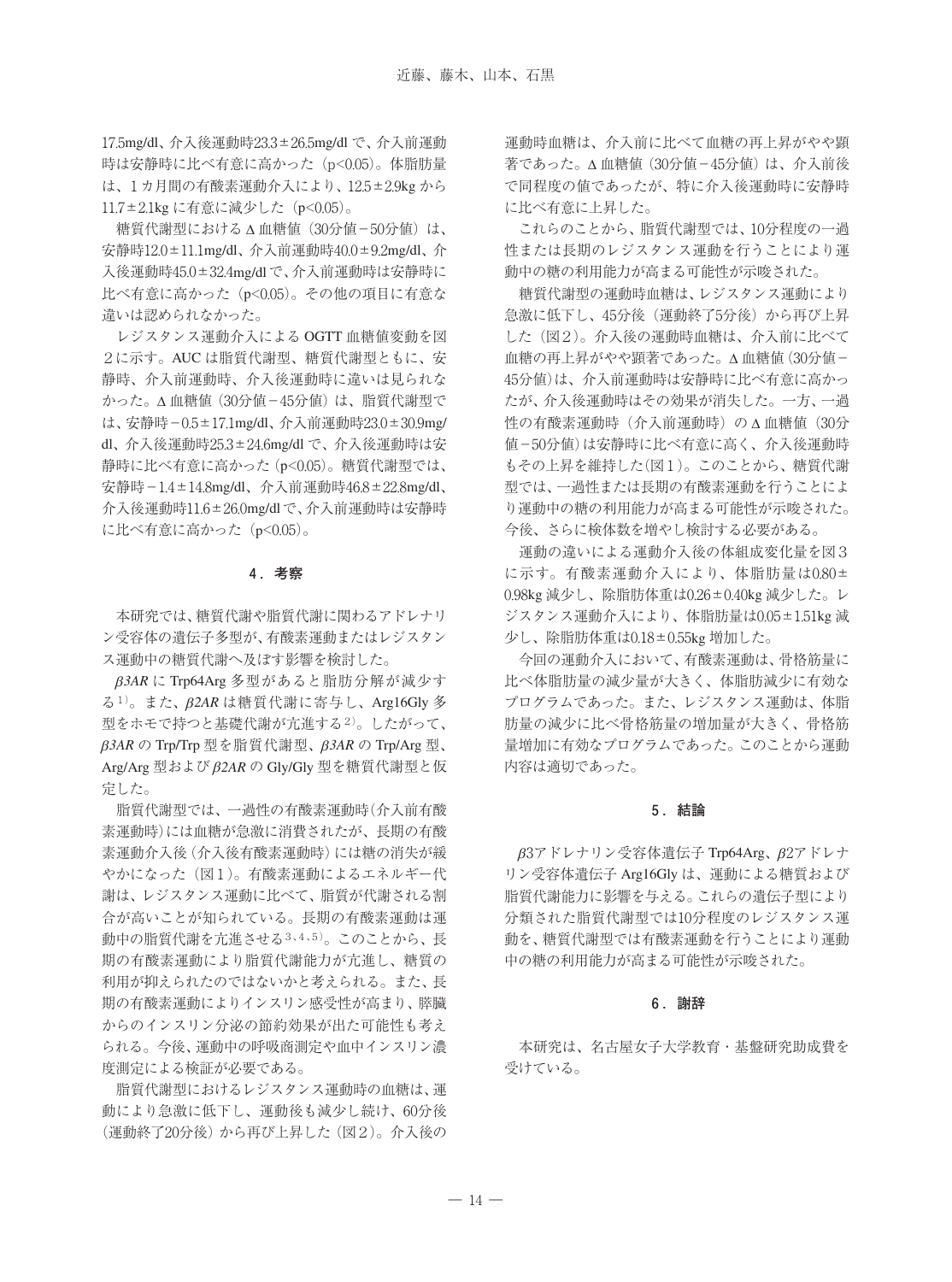

—  $15$  —